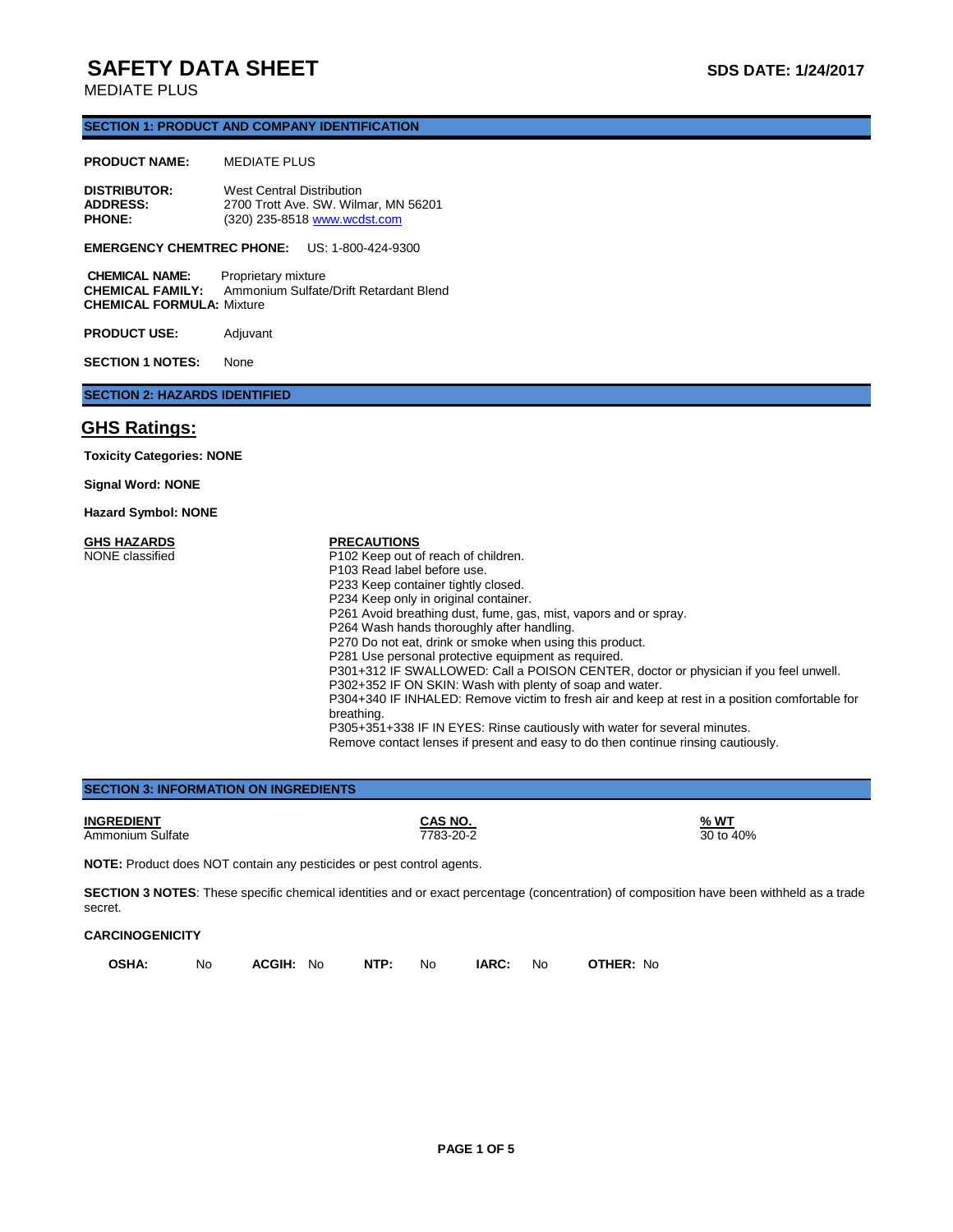# **SAFETY DATA SHEET SAFETY DATA SHEET**

MEDIATE PLUS

#### **SECTION 4: FIRST AID MEASURES**

*Call a poison control center or doctor immediately for treatment advice. Have the product container with you when calling a poison control center or doctor, or going for treatment.*

*IF IN EYES:* Rinse cautiously with water for several minutes. Remove contact lenses if present and easy to do then continue rinsing for several minutes.

*IF ON SKIN OR CLOTHING:* Take off contaminated clothing and wash it before reuse. Wash with plenty of soap and water for several minutes.

*IF SWALLOWED:* Unless advised otherwise by a poison control center or doctor, have person rinse mouth with water, if able. Do not give anything by mouth to an unconscious person.

*IF INHALED:* If breathing is difficult, remove person to fresh air and keep at rest in a position comfortable for breathing. If person is not breathing, call 911 or an ambulance, and then give artificial respiration, preferably mouth to mouth if possible.

#### **NOTES TO PHYSICIANS OR FIRST AID PROVIDERS**:

### **SECTION 4 NOTES:** None

# **SECTION 5: FIRE FIGHTING MEASURES NFPA HAZARD CLASSIFICATION HEALTH:** 1 **FLAMMABILITY:** 0 **REACTIVITY:** 0 **OTHER:** - **IN CASE OF FIRE:** Foam, Dry Chemical, CO2. **SPECIAL FIRE FIGHTING PROCEDURES:** Use alcohol-type or universal-type foams on larger fires. Smaller fires should be extinguished with carbon dioxide or dry chemical. Do not use water or foam directly on the fire. Use self-contained breathing apparatus with fighting any fire in an enclosed area. **UNUSUAL FIRE AND EXPLOSION HAZARDS:** Decomposes at elevated temperatures to produce toxic fumes of ammonia and sulfur oxides. If mixed with strong oxidizers such as potassium nitrate, nitrite or Chlorate, a vigorous reaction or explosion may occur. **HAZARDOUS DECOMPOSITION PRODUCTS:** Ammonia and sulfur trioxide and sulfur dioxide gases. **SECTION 5 NOTES:** None **SECTION 6: ACCIDENTAL RELEASE MEASURES**

**ACCIDENTAL RELEASE MEASURES:** Slippery when wet. Surround and absorb all spills. Material should be collected and disposed in proper manner. Dike the area to prevent spill from spreading. Soak up spill with a suitable absorbent such as clay, sawdust or kitty litter. Flush spill area with water. Prevent liquid entering sewers. If slipperiness remains apply more dry-sweeping compound. Sweep up absorbed material and place in a chemical waste container for disposal. Spray area with water until no slipperiness remains. Wear suitable protective equipment. **SECTION 6 NOTES:** Slippery when wet. Sweep up material thoroughly. Flush spill area thoroughly with water until no

slipperiness remains. Wear suitable protective equipment.

### **SECTION 7: HANDLING AND STORAGE**

| <b>HANDLING</b>         | Keep out of reach of children. Read label before use. Do not eat, drink or smoke when using this product. Wash<br>hands thoroughly after handling. Use personal protective equipment as required.                                                                                                                                                                                              |
|-------------------------|------------------------------------------------------------------------------------------------------------------------------------------------------------------------------------------------------------------------------------------------------------------------------------------------------------------------------------------------------------------------------------------------|
| <b>STORAGE:</b>         | Store in a cool well-ventilated place. Do not store in iron, copper or aluminum containers or equipment. Keep in<br>original container tightly closed. Do not reuse empty container. Do not store with food, feed, or other material to<br>be used or consumed by humans or animals. Do not contaminate water supplies. For optimal storage, store<br>between $40^{\circ}$ and $90^{\circ}$ F. |
| <b>SECTION 7 NOTES:</b> | None                                                                                                                                                                                                                                                                                                                                                                                           |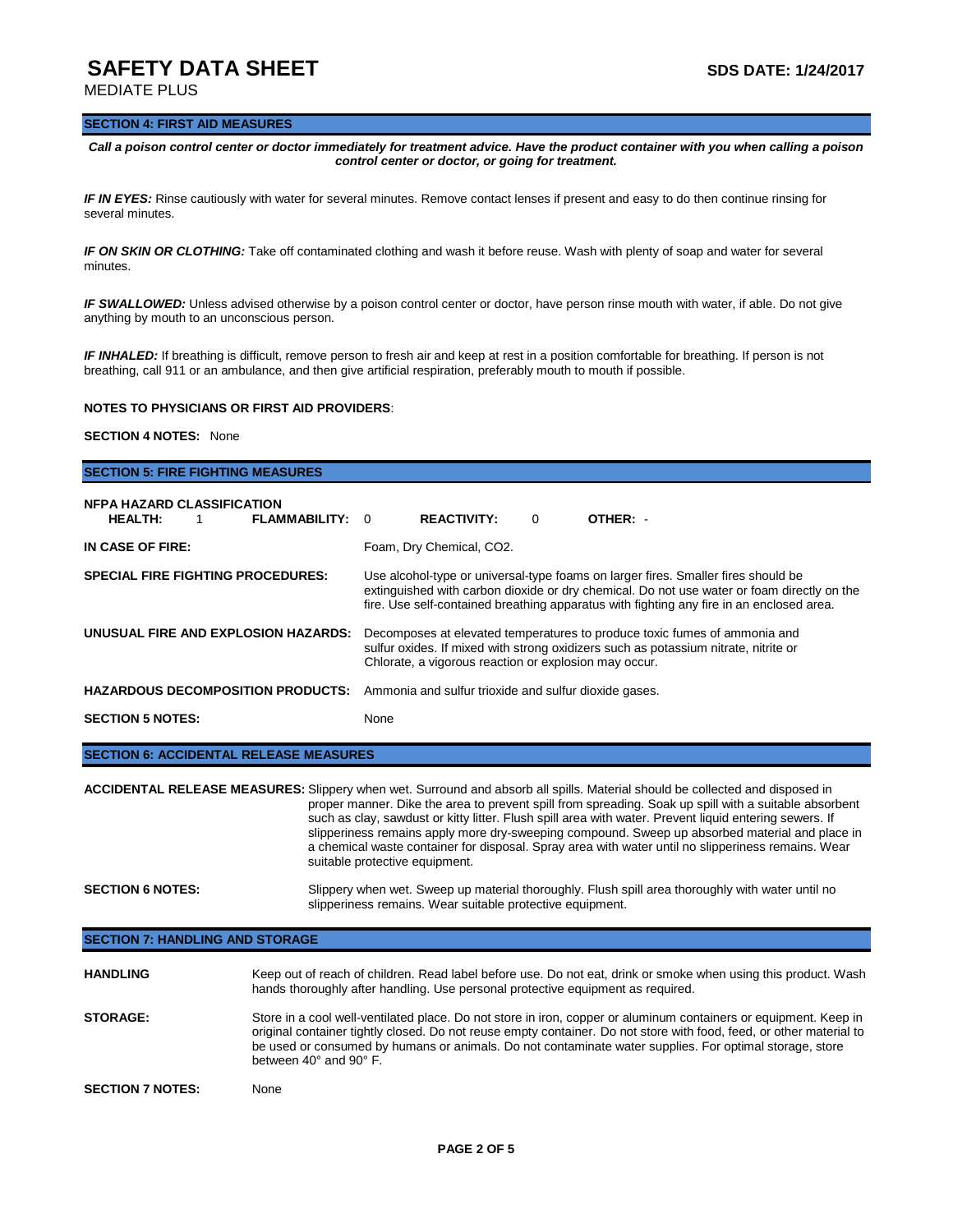# **SAFETY DATA SHEET** SAFETY **SUBSETY SDS DATE:** 1/24/2017

MEDIATE PLUS

### **SECTION 8: EXPOSURE CONTROLS/PERSONAL PROTECTION**

#### **Contains no substances with occupational exposure limit values**

| <b>VENTILATION:</b>                                                                                | Normal room ventilation (mechanical) or outdoor use should be satisfactory.                                                                                                                  |  |  |
|----------------------------------------------------------------------------------------------------|----------------------------------------------------------------------------------------------------------------------------------------------------------------------------------------------|--|--|
| <b>RESPIRATORY PROTECTION:</b>                                                                     | Not necessary unless ventilation is inadequate. Then use OSHA or NIOSH approved respirator, as<br>appropriate.                                                                               |  |  |
| <b>EYE PROTECTION:</b>                                                                             | Chemical goggles.                                                                                                                                                                            |  |  |
| <b>SKIN PROTECTION:</b>                                                                            | Chemical gloves, long-sleeved shirts and pants.                                                                                                                                              |  |  |
| OTHER PROTECTIVE CLOTHING OR EQUIPMENT:<br>Eye wash and safety shower should be easily accessible. |                                                                                                                                                                                              |  |  |
| <b>WORK HYGIENIC PRACTICES:</b>                                                                    | Wash thoroughly with soap and water after handling product and before eating, drinking, or using<br>tobacco products. Clean affected clothing, shoes, and protective equipment before reuse. |  |  |
| <b>EXPOSURE GUIDELINES:</b>                                                                        | If exposed, see section 4 for acute exposure first aid.                                                                                                                                      |  |  |
| <b>SECTION 8 NOTES:</b>                                                                            | None                                                                                                                                                                                         |  |  |

## **SECTION 9: PHYSICAL AND CHEMICAL PROPERTIES**

| <b>APPEARANCE:</b>               | Clear slight hazy               | <b>FLAMMABLE LIMITS IN AIR, UPPER: Unknown</b><br>(% BY VOLUME) | LOWER: Unknown                      |
|----------------------------------|---------------------------------|-----------------------------------------------------------------|-------------------------------------|
| ODOR:<br><b>ORDER THRESHOLD;</b> | Odorless<br>Not known           | <b>VAPOR PRESSURE (mmHg):</b>                                   | @<br>F: Unknown                     |
| <b>PHYSICAL STATE:</b>           | Liquid                          |                                                                 | C: Unknown                          |
| pH AS SUPPLIED:<br>pH (Other):   | $6 - 7$                         | VAPOR DENSITY (AIR = 1):                                        | @<br>F: Unknown<br>C: Unknown       |
| <b>INITIAL BOILING POINT:</b>    | F: Unknown<br>C: Unknown        | <b>RELATIVE DENSITY:</b>                                        | 1.175 to 1.211                      |
| <b>BOILING POINT RANGE:</b>      | $F:$ Unknown<br>C: Unknown      | <b>EVAPORATION RATE:</b><br><b>BASIS</b> (butyl acetate=1):     | <b>Unknown</b>                      |
| <b>MELTING POINT:</b>            | <b>F:</b> Unknown<br>C: Unknown | <b>SOLUBILITY IN WATER:</b>                                     | Soluble                             |
| <b>FREEZING POINT:</b>           | <b>F:</b> Unknown<br>C: Unknown | <b>PARTITION COEFFICIENT: (n-octanol/water):"</b>               | Unknown                             |
| <b>FLASH POINT:</b>              | F: > 200                        | <b>AUTO-IGNITION TEMPERATURE:</b>                               | Unknown                             |
|                                  | C: >93                          | <b>DECOMPOSITION TEMPERATURE:</b>                               | Unknown                             |
| <b>METHOD USED:</b>              | <b>PMCC</b>                     | <b>VISCOSITY:</b><br>$\omega$                                   | Not determined<br><b>F:</b> Unknown |
| FLAMMABILITY (solid, gas):       |                                 |                                                                 | C: Unknown                          |

#### **SECTION 9 NOTES: Values are not product specifications.**

Note: These physical data are typical values based on material tested but may vary from sample to sample. Typical values should not be construed as a guaranteed analysis of any specific lot or as specification items.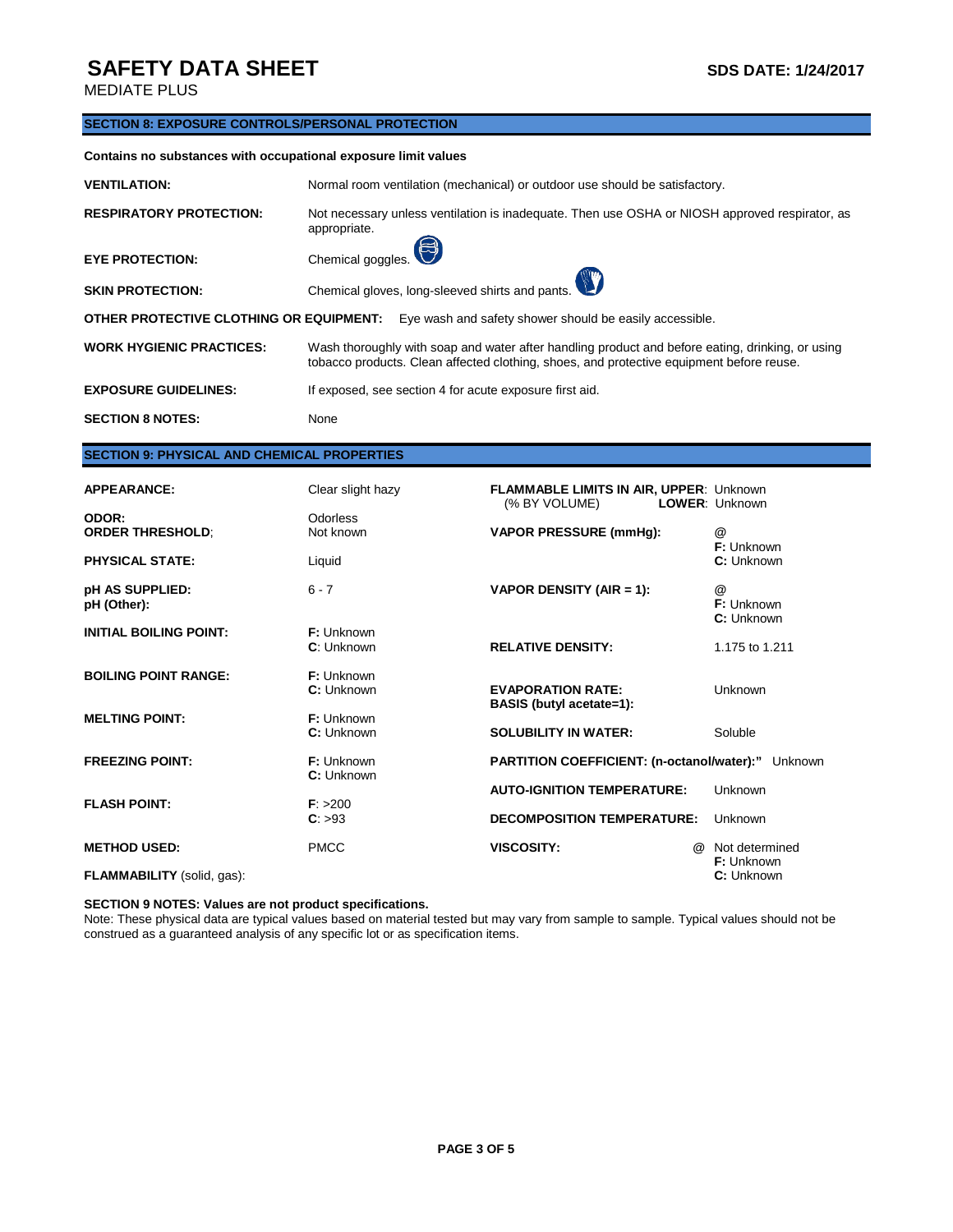# **SAFETY DATA SHEET** SAFETY **SUBSETY SDS DATE: 1/24/2017**

SECTION 14 NOTES: None

MEDIATE PLUS

| <b>SECTION 10: STABILITY AND REACTIVITY</b>                                                                                                                                                                                     |                                                                                                                                                                                                                              |  |  |
|---------------------------------------------------------------------------------------------------------------------------------------------------------------------------------------------------------------------------------|------------------------------------------------------------------------------------------------------------------------------------------------------------------------------------------------------------------------------|--|--|
| $\boldsymbol{\circledbullet}$<br>Stable<br>STABILITY:                                                                                                                                                                           | $\left( \right)$<br>Unstable                                                                                                                                                                                                 |  |  |
| <b>CONDITIONS TO AVOID (STABILITY):</b>                                                                                                                                                                                         | Temperatures above 280° C (536° F) decomposes.                                                                                                                                                                               |  |  |
| INCOMPATIBILITY (MATERIAL TO AVOID):                                                                                                                                                                                            | Oxidizers: e.g., potassium salts – nitrite, nitrate, chlorate; also, chlorine and hypochlorite.<br>Avoid contact with zinc-clad, copper and copper bearing materials.                                                        |  |  |
| <b>HAZARDOUS DECOMPOSITION OR BY-PRODUCTS:</b>                                                                                                                                                                                  | CO2, O2.                                                                                                                                                                                                                     |  |  |
| <b>HAZARDOUS POLYMERIZATION:</b>                                                                                                                                                                                                | Will not occur                                                                                                                                                                                                               |  |  |
| <b>CONDITIONS TO AVOID (POLYMERIZATION):</b>                                                                                                                                                                                    | None known                                                                                                                                                                                                                   |  |  |
| <b>SECTION 10 NOTES:</b>                                                                                                                                                                                                        | None                                                                                                                                                                                                                         |  |  |
| <b>SECTION 11: TOXICOLOGICAL INFORMATION</b>                                                                                                                                                                                    |                                                                                                                                                                                                                              |  |  |
| <b>TOXICOLOGICAL INFORMATION:</b>                                                                                                                                                                                               | None                                                                                                                                                                                                                         |  |  |
| <b>MIXTURE TOXICITY</b>                                                                                                                                                                                                         | Not available                                                                                                                                                                                                                |  |  |
| <b>COMPONENT TOXICITY</b>                                                                                                                                                                                                       | Ammonium Sulfate<br>Oral Toxicity: 2,000.00mg/kg (Rat)                                                                                                                                                                       |  |  |
| <b>SECTION 11 NOTES:</b>                                                                                                                                                                                                        | None                                                                                                                                                                                                                         |  |  |
| <b>SECTION 12: ECOLOGICAL INFORMATION</b>                                                                                                                                                                                       |                                                                                                                                                                                                                              |  |  |
| <b>ECOLOGICAL INFORMATION:</b>                                                                                                                                                                                                  | None                                                                                                                                                                                                                         |  |  |
| <b>ECOTOXICITY:</b>                                                                                                                                                                                                             | Not available                                                                                                                                                                                                                |  |  |
| <b>BIOACCUMULATIVE POTENTIAL:</b>                                                                                                                                                                                               | Not available                                                                                                                                                                                                                |  |  |
| <b>MOBILITY IN SOIL:</b>                                                                                                                                                                                                        | Not available                                                                                                                                                                                                                |  |  |
| OTHER ADVERSE EFFECTS:                                                                                                                                                                                                          | Not available                                                                                                                                                                                                                |  |  |
| <b>SECTION 12 NOTES:</b>                                                                                                                                                                                                        | None                                                                                                                                                                                                                         |  |  |
| <b>SECTION 13: DISPOSAL CONSIDERATIONS</b>                                                                                                                                                                                      |                                                                                                                                                                                                                              |  |  |
| <b>WASTE DISPOSAL METHOD:</b>                                                                                                                                                                                                   | Do not contaminate water, food or feed by storage or disposal. Dispose of contents in container to an<br>approved waste disposal facility in accordance with all local, regional, national and international<br>regulations. |  |  |
| <b>CONTAINER DISPOSAL:</b>                                                                                                                                                                                                      | Triple rinse (or equivalent) adding rinse water to application tank. Offer container for recycling or<br>dispose of in a sanitary landfill or by other procedures approved by local regulations.                             |  |  |
| <b>RCRA HAZARD CLASS:</b>                                                                                                                                                                                                       | None                                                                                                                                                                                                                         |  |  |
| <b>SECTION 13 NOTES:</b>                                                                                                                                                                                                        | None                                                                                                                                                                                                                         |  |  |
| <b>SECTION 14: TRANSPORT INFORMATION</b>                                                                                                                                                                                        |                                                                                                                                                                                                                              |  |  |
| <b>U.S. DEPARTMENT OF TRANSPORTATION</b>                                                                                                                                                                                        |                                                                                                                                                                                                                              |  |  |
| <b>DOT Shipping Description:</b>                                                                                                                                                                                                | Not Regulated                                                                                                                                                                                                                |  |  |
| U.S. Surface Freight Classification: ADHESIVES, ADJUVANTS, SPREADERS OR STICKERS (NMFC 4610; CLASS: 60) Consult<br>appropriate ICAO/IATA and IMDG regulations for shipment requirements in the Air and Maritime shipping modes. |                                                                                                                                                                                                                              |  |  |
| <b>OTHER AGENCIES:</b>                                                                                                                                                                                                          | None                                                                                                                                                                                                                         |  |  |

**PAGE 4 OF 5**